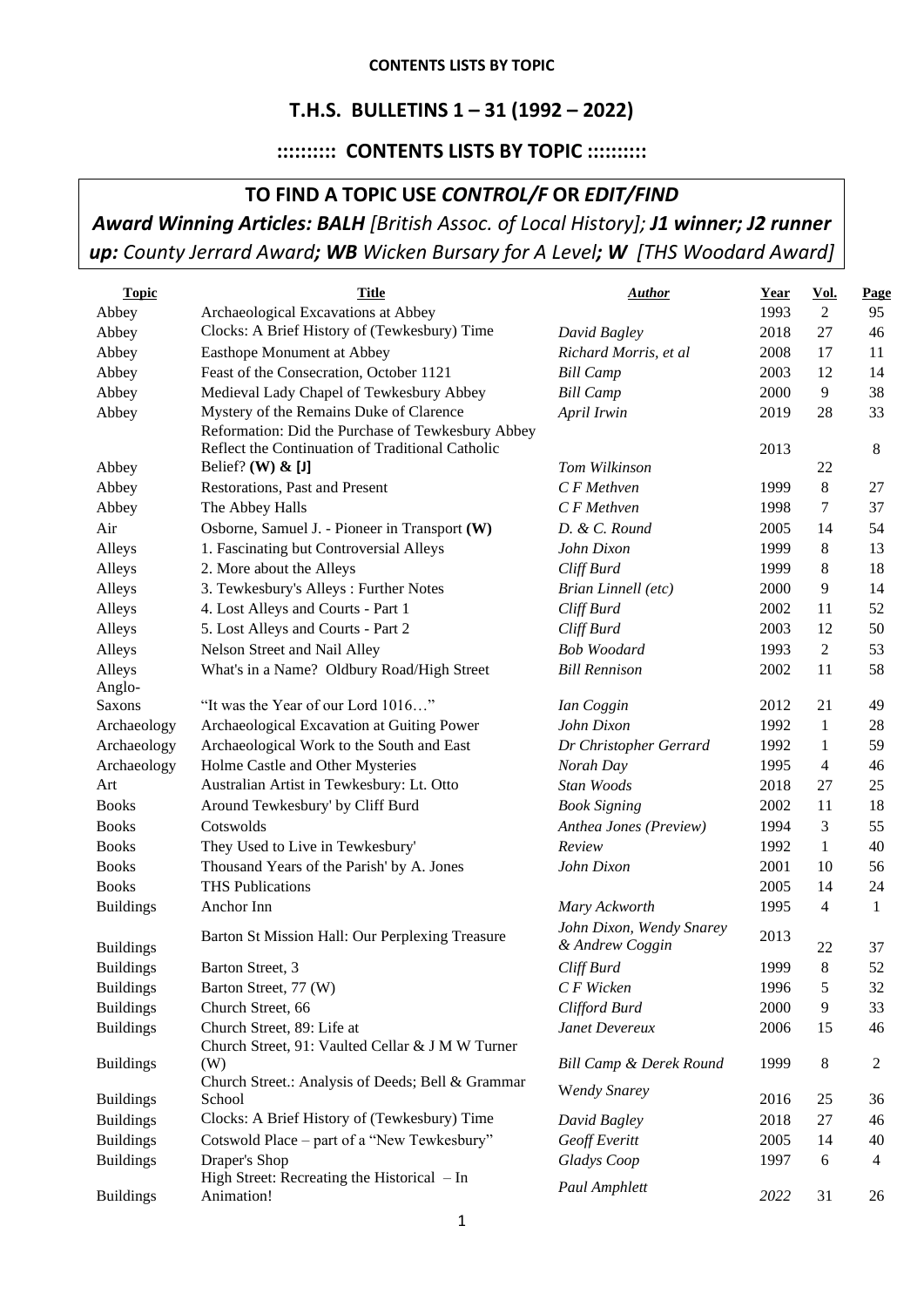| <b>Topic</b>     | <b>Title</b>                                                                                                 | <b>Author</b>                         | <u>Year</u> | <u>Vol.</u>    | Page           |
|------------------|--------------------------------------------------------------------------------------------------------------|---------------------------------------|-------------|----------------|----------------|
|                  | High Street: Recreating the Historical - In                                                                  | Paul Amphlett                         |             |                |                |
| <b>Buildings</b> | Animation!                                                                                                   |                                       | 2022        | 31             | 26             |
| <b>Buildings</b> | High Street; 46 - Architectural Memory                                                                       | John Dixon<br>Barbara Jones & J Dixon | 2010        | 19             | 13             |
| <b>Buildings</b> | Howell's to Hollams [and on to Canada]! [Part 1] (W)<br>Howell's to Hollams [and on to Canada]! [Part 1] (W) | John Dixon & Barbara                  | 2017        | 26             | 27             |
| <b>Buildings</b> | $[1]$                                                                                                        | Jones                                 | 2017        | 26             | 27             |
| <b>Buildings</b> | Market House of Tewkesbury                                                                                   | David Willavoys                       | 2006        | 15             | 41             |
| <b>Buildings</b> | Museum: Its Early History                                                                                    | Steve Goodchild                       | 2016        | 25             | 49             |
| <b>Buildings</b> | Old Hat Shop                                                                                                 | Dr. Anthea Jones                      | 1992        | $\mathbf{1}$   | 1              |
| <b>Buildings</b> | Providence Place                                                                                             | John Dixon                            | 2005        | 14             | 7              |
| <b>Buildings</b> | Pub: Hunting The Fox in Tewkesbury                                                                           | <b>Wendy Snarey</b>                   | 2011        | 20             | 31             |
|                  | Puckrup's Progress': THS Review: Felicity D.E.                                                               |                                       |             |                |                |
| <b>Buildings</b> | Ebsworth                                                                                                     | John Dixon                            | 2015        | 24             | 55             |
| <b>Buildings</b> | Shop Fronts & Streets of Tewkesbury in 1903                                                                  | Dr Anthea Jones                       | 1996        | 5              | 1              |
| <b>Buildings</b> | Town Hall: a History 'Set In Iron'?                                                                          | John Dixon                            | 2021        | 30             | 23             |
| <b>Buildings</b> | Tudor House Documents: summary                                                                               | <b>Wendy Snarey</b>                   | 2014        | 23             | 34             |
| <b>Buildings</b> | <b>Tudor House Hotel</b>                                                                                     | Mary Ackworth                         | 1994        | 3              | $\overline{7}$ |
| <b>Buildings</b> | Victorian Tewkesbury: a Glimpse                                                                              | C F Wicken                            | 1998        | $\tau$         | 22             |
| <b>Buildings</b> | Walton House, Tewkesbury                                                                                     | Lucy Hodges                           | 1999        | 8              | 34             |
| <b>Buildings</b> | <b>Wheatsheaf Stables</b>                                                                                    | Gordon H. Baker                       | 1998        | $\tau$         | 36             |
| Canals           | Coombe Hill Canal                                                                                            | Nigel Druce                           | 2006        | 15             | 33             |
| Census           | Census and Elections of 1831-1832                                                                            | John Dixon                            | 2001        | 10             | 14             |
| Census           | Lloyd George's Domesday Book (BALH)                                                                          | <b>Wendy Snarey</b>                   | 2002        | 11             | 30             |
| Census           | Making Sense of the Tewkesbury Census                                                                        | <b>Wendy Snarey</b>                   | 2000        | 9              | 55             |
| Census           | Work on the Tewkesbury Census                                                                                | R C Woodard                           | 1992        | 1              | $\overline{4}$ |
| Crime            | Justice as done by Victoria                                                                                  | <b>Brian Linnell</b>                  | 1999        | 8              | 12             |
| Crime            | Law and Order in the 19th c. Part 1                                                                          | Janet Devereux                        | 1995        | 4              | 53             |
| Crime            | Law and Order in the 19th c. Part 2                                                                          | Janet Devereux                        | 1996        | 5              | 9              |
| Crime            | Law and Order, 1817-50                                                                                       | Janet Devereux                        | 1994        | 3              | 31             |
| Crime            | Petty Sessions, 1850-75, Tewkesbury                                                                          | <b>Brian Linnell</b>                  | 1994        | 3              | 53             |
| Crime            | Police: the Country Bobby                                                                                    | Cynthia Brown                         | 1997        | 6              | 42             |
| Crime            | Stocks: Where are those of Tewkesbury?                                                                       | John Dixon                            | 2005        | 14             | 72             |
|                  | Transportation: 1 'Notorious Highwayman of                                                                   | Judy Dwyer                            |             |                | 11             |
| Crime            | Tewkesbury'! (W)                                                                                             |                                       | 2015        | 24             |                |
| Crime            | Transportation: 2 From Tewkesbury to Tasmania (W)                                                            | Judy Dwyer                            | 2016        | 25             | 9              |
| Crime            | Transportation: Reluctant Travellers of 1831 (W)                                                             | C F Wicken                            | 1999        | 8              | 36             |
| Crime            | Transportation: Unwillingly to Australia (W/C)                                                               | David Willavoys                       | 2002        | 11             | 19             |
| Education        | Dyson, George Headmaster Holy Trinity (W)                                                                    | Adrienne Roche                        | 2008        | 17             | 38             |
| Education        | Grammar School, Boys: Thank You!                                                                             | Cliff Day                             | 2019        | 28             | 45             |
| Education        | Grammar School: Struthers, William Henderson                                                                 | Tony Struthers                        | 2016        | 25             | 31             |
| Education        | High School: The Rise and Fall                                                                               | Clementine Oliver                     | 2020        | 29             | 38             |
| Education        | Pupil Teacher's Memories.                                                                                    | <b>Charles Hilton</b>                 | 1992        | $\mathbf{1}$   | 51             |
| Education        | Schooldays                                                                                                   | Kathleen Hall                         | 1998        | 7              | 20             |
| Education        | Schooldays in 1930s                                                                                          | Norah Day                             | 2005        | 14             | 64             |
| Education        | Trinity Schools: Goodbye, Mr. Harrison                                                                       | Sam Eedle                             | 2014        | 23             | 22             |
| Emigration       | Howells to Canada and Beyond! (Part 2) (W)                                                                   | Barbara Jones & J Dixon               | 2018        | $27\,$         | 12             |
| Entertainment    | Choral Society: The Harmonious History                                                                       | <b>Brenda Perkins</b>                 | 2000        | 9              | 4              |
| Entertainment    | Cinema in Tewkesbury                                                                                         | <b>Brian Linnell</b>                  | 1992        | 1              | 9              |
| Entertainment    | Cinema in Tewkesbury Part 2                                                                                  | <b>Brian Linnell</b>                  | 1993        | 2              | 58             |
| Entertainment    | Horse Races on the Ham                                                                                       | Derek Benson                          | 2005        | 14             | 19             |
| General          | Alphabet of Tewkesbury                                                                                       | Norah Day                             | 2003        | 12             | 5              |
| General          | Botanist Learns some Local History on the Mythe                                                              | Dorothy Hilton                        | 1993        | $\overline{2}$ | 62             |
| General          | From Here and There                                                                                          | Norah Day                             | 1996        | 5              | 51             |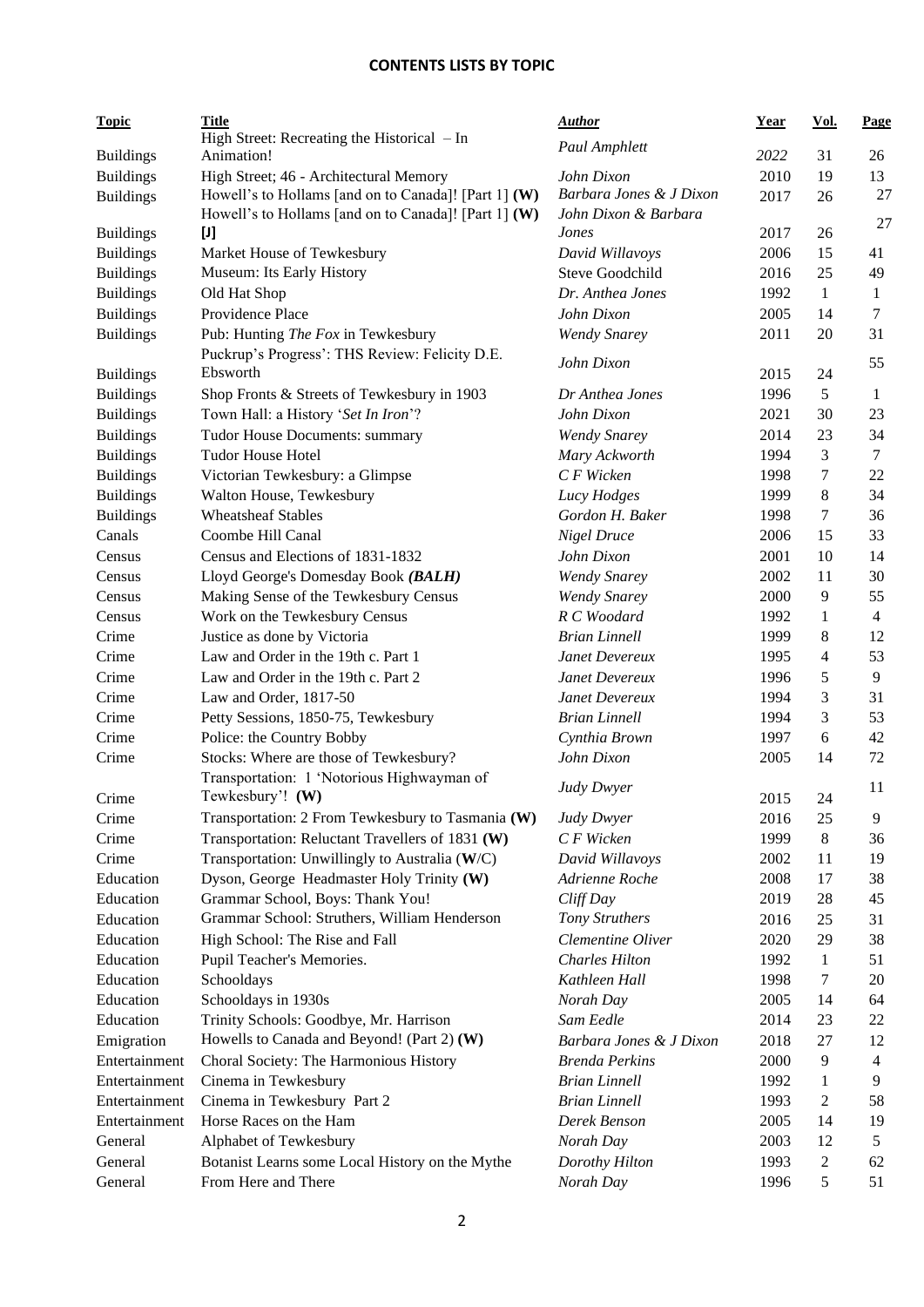| <b>Topic</b> | <b>Title</b>                                                                                | <b>Author</b>           | <b>Year</b> | Vol.             | Page           |
|--------------|---------------------------------------------------------------------------------------------|-------------------------|-------------|------------------|----------------|
| General      | <b>Genealogical Notes</b>                                                                   | <b>Brian Linnell</b>    | 1994        | 3                | 24             |
| General      | Glimpses of Tewkesbury in 1540                                                              | Anthea Jones            | 1994        | 3                | 42             |
| General      | Inflation: What was it Worth?                                                               | John Dixon              | 1999        | 8                | 63             |
| General      | Jubilee, Diamond: 1897 Celebrations (W)                                                     | Janet Devereux          | 2007        | 16               | 25             |
| General      | Jubilee, Golden: 1887: The Royal Salute                                                     | David Willavoys         | 1998        | $\tau$           | 52             |
| General      | Measurement: The Human Inch-Tape                                                            | Norah Day               | 2001        | 10               | 26             |
| General      | Mystery Part 1: I Love a Mystery                                                            | Norah Day               | 2002        | 11               | 35             |
| General      | Mystery Part 2: Some Mysteries Solved                                                       | John Dixon              | 2002        | 11               | 37             |
|              |                                                                                             | Tony Bay; iss & James   |             |                  |                |
| General      | Nazi Memorabilia & Tewkesbury Collectibles                                                  | Freeman                 | 2020        | 29               | 52             |
| General      | Researching a Town                                                                          | David Lloyd             | 1995        | 4                | 21             |
| General      | Snippets of Tewkesbury                                                                      |                         | 2009        | 18               | 46             |
| General      | Sunday, Tewkesbury Sunday                                                                   | <b>Brian Linnell</b>    | 1998        | $\tau$           | 47             |
| General      | Tewkesbury: What's in a Name?                                                               | <b>Richard Sermon</b>   | 2008        | 17               | 10             |
| General      | Travel: A Journey to Scotland with Miss Moore                                               | R E Woodard             | 1996        | 5                | 20             |
| Health       | Cholera in 19th Century Tewkesbury                                                          | James Turtle            | 1995        | $\overline{4}$   | 57             |
| Health       | Cholera Memorial                                                                            | Sean Snarey             | 1997        | 6                | 52             |
| Health       | Hospital: Early Provision in Tewkesbury (WB)                                                | Hannah Lord             | 1998        | 7                | 53             |
| Health       | Midwife's Registers of Mrs. Key: Analysis<br>Vaccination, 19th C.: "Irresponsible Faddists" | Dr. Andrew Crowther     | 2014        | 23               | 39             |
| Health       | (BALH)                                                                                      | Martin Holt             | 2004        | 13               | 6              |
| Industry     | Boats: Beecham Marine and its Boats; Memories of                                            | <b>Stephen Peters</b>   | 2019        | 28               | 24             |
| Industry     | Flour Mills of Tewkesbury [J]                                                               | Anthea Jones            | 2004        | 13               | 55             |
| Industry     | Ironmonger Redoubtable Victorian [H King]                                                   | J. King                 | 2019        | 28               | 3              |
| Industry     | Markets, Livestock, in Tewkesbury                                                           | John Dixon              | 2009        | 18               | 31             |
| Industry     | Mustard: Great Balls of Fire (W)                                                            | Karl Freeman            | 2020        | 29               | 31             |
| Industry     | Textiles: East Street Factory (WB)                                                          | C Lawrence              | 1993        | $\boldsymbol{2}$ | $\tau$         |
| Industry     | Textiles: East Street Factory: Letter to the Editor                                         | <b>Bob Woodard</b>      | 1994        | 3                | 29             |
|              | Textiles: East Street Osborne House Archive: Hosiery                                        |                         |             |                  |                |
| Industry     | Coy<br>Textiles: Freeman, George: Extraordinary                                             | <b>Wendy Snarey</b>     | 2017        | 26               | 14             |
| Industry     | Entrepreneur                                                                                | David Aldred            | 2014        | 23               | 14             |
| Industry     | Textiles: Freeman, William : "Out of the Shadows":                                          | David Aldred            | 2015        | 24               | 31             |
| Industry     | Textiles: Holland, Thomas (1826-1907)                                                       | Mike Everley            | 2008        | 17               | 6              |
| Industry     | Textiles: Stocking Manufacturers 17th and 18th C. [J]                                       | Karen Banks             | 2012        | 21               | 9              |
| Industry     | Textiles: Stockingers, Part I                                                               | Cliff Burd              | 2005        | 14               | 30             |
| Industry     | Textiles: Stockingers: Part II                                                              | Cliff Burd              | 2006        | 15               | 48             |
| Industry     | Tobacco Industry: Unlawful Tilling                                                          | Cameron Talbot          | 1995        | $\overline{4}$   | 49             |
| Industry     | Walker, Thomas - Book Review of G. Downie                                                   | John Dixon              | 2009        | 18               | 30             |
|              |                                                                                             |                         |             |                  |                |
| Industry     | Textiles: Holland, Thos. - Evidence to Royal<br>Commission                                  |                         | 2010        | 19               |                |
|              |                                                                                             | Mike Everley            |             |                  | 26             |
|              | Fiction: Pigeon from Calais: THS Review: Beth<br>Rowlands                                   | John Dixon              |             |                  | 10             |
| Medieval     |                                                                                             |                         | 2015        | 24               |                |
| Medieval     | Holm Castle; A history of "Day of the Lords".                                               | April Irwin             | 2020        | 29               | 25             |
| Medieval     | Poet, the Ploughman, the Kitchener and                                                      | Janet Devereux          | 1999        | 8                | 21             |
|              | Osborne, Samuel J. - Tewkesbury Pioneer in                                                  |                         |             |                  |                |
| Motoring     | Transport (W)                                                                               | D. & C. Round           | 2005        | 14               | 54             |
| Music        | Sharp, Cecil Collection - Rediscovering Folk Music                                          | Richard Sermon          | 2009        | 18               | 3              |
| Obituary     | Bell, Lucile: 1916-2003                                                                     | John Dixon & D. J. Cole | 2004        | 13               | 3              |
| Obituary     | Benson, Janet P.                                                                            | John Dixon              | 2020        | 29               | 3              |
| Obituary     | Burd, Cliff                                                                                 | John Dixon              | 2017        | 26               | 3              |
| Obituary     | Camp, Bill                                                                                  | John Dixon              | 2006        | 15               | 3              |
| Obituary     | Day, Miss Norah, 1919-2014                                                                  | John Dixon              | 2015        | 24               | 3              |
| Obituary     | Linnell, Bryan: 1932-2002                                                                   | Cliff Burd              | 2003        | 12               | $\overline{4}$ |
| Obituary     | Pound, Audrey                                                                               | John Dixon              | 2017        | 26               | 3              |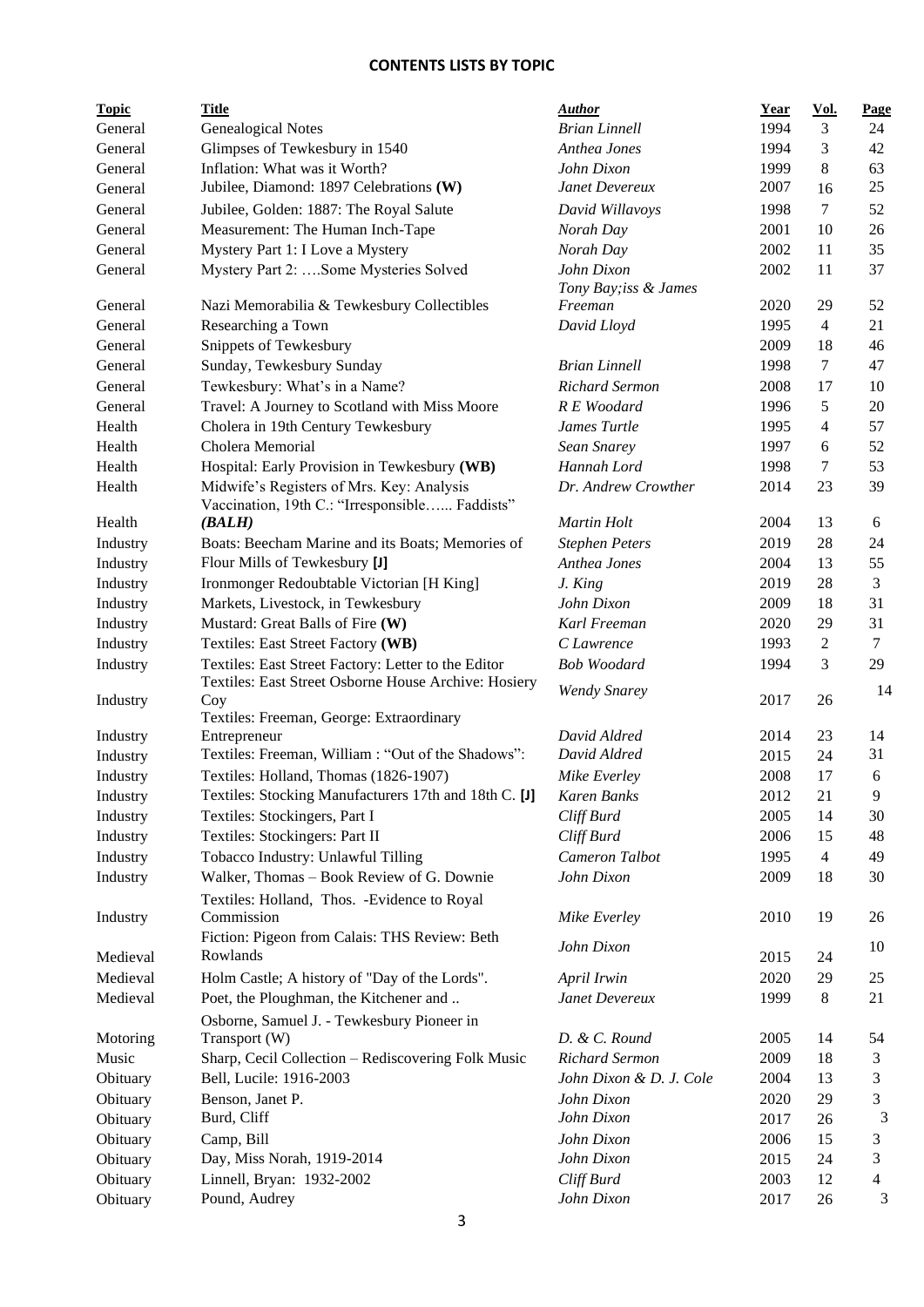| <b>Topic</b>        | <b>Title</b>                                               | <b>Author</b>              | <b>Year</b>  | <u>Vol.</u>    | <b>Page</b> |
|---------------------|------------------------------------------------------------|----------------------------|--------------|----------------|-------------|
| Obituary            | Rennison, Bill (1929-2017)                                 | John Dixon                 | 2018         | 27             | 3           |
| Obituary            | Talbot, Cameron                                            | <b>Bill Rennison</b>       | 2002         | 11             | 3           |
| Obituary            | Willavoys, David Maxfield 1938-2015                        | John Dixon                 | 2016         | 25             | 3           |
| Obituary            | Woodard, Bob                                               | John Dixon                 | 1997         | 6              | 1           |
| Obituary            | Workman, Harry                                             | John Dixon                 | 2017         | 26             | 3           |
| Obituary<br>[short] | Audrey Pound, Cliff Burd, Harry Workman                    | John Dixon                 | 2016         | 25             | 53          |
| people              | Aunger, George: Sailor - Tailor - Marksman at<br>Trafalgar | John Lewis                 | 2015         | 24             | 22          |
| People              | Baker, Alfred: A Man about Town!                           | Roxy Base                  | 2001         | 10             | 27          |
| People              | Baker, Alfred: Amazingly Ubiquitous                        | John Dixon                 | 2002         | 11             | 59          |
|                     | Baker, G: Finally Settling in Tewkesbury - 70 Years        |                            |              |                |             |
| People              | Ago! [1949]                                                | Gordon Baker [the late]    | 2019         | 28             | 16          |
| People              | Baker, G: Migration: From City to Country Town             | Gordon H. Baker            | 2012         | 21             | 14          |
| People              | Barons of Tewkesbury, Part 1                               | Cameron Talbot             | 1993         | $\overline{c}$ | 75          |
| People              | Barons of Tewkesbury, Part 2                               | Cameron Talbot             | 1994         | 3              | 25          |
| People              | Barston, John: The Hunt for                                | <b>Karen Banks</b>         | 2016         | 25             | 5           |
|                     | Bebb, Gwyneth [Mrs T W Thomson]: Cemetery: A               | John Dixon & Martin        |              |                |             |
| People              | Sad Grave                                                  | <b>Tomlins</b>             |              |                | 46          |
| People              | Beecham Marine and its Boats; Memories of                  | <b>Stephen Peters</b>      | 2019         | 28             | 24          |
| People              | Bennett, James: Family Tree & Printers                     | Cliff Burd                 | 1997         | 6              | 44          |
| People              | Bennett, James: So Kind a Friend & Benefactor              | Kathleen Ross              | 1993         | 2              | 65          |
| People              | Bennett, James: The Continued Story                        | Cliff Burd                 | 2001         | 10             | 23          |
| People              | Birch, Davenport: My Tewkesbury Connections                | Jean Green                 | 2016         | 25             | 21          |
| People              | Black Sal' by Moore, John                                  | John Dixon                 | 2001         | 10             | 65          |
| People              | <b>Bloxham Family</b>                                      | Kathleen Hall              | 2000         | 9              | 12          |
| People              | <b>Bloxham: Daisy's Diaries</b>                            | Kathleen Hall              | 2003         | 12             | 42          |
| People              | Brown, Humphrey; M.P. (C) (W)                              | John Dixon                 | 2004         | 13             | 16          |
| People              | Burials in the Borough Cemetery                            | Mike English               | 2005         | 14             | 16          |
| People              | Caddick Thomas:                                            | Janet Devereux             | 2001         | 10             | 12          |
| People              | Cartlands & Walton House (W)                               | John Dixon                 | 2001         | 10             | 15          |
| People              | Characters in a Town                                       | <b>Brian Linnell</b>       | 1999         | 8              | 61          |
| People              | Clarence, Duke of: Abbey & Mystery of is Remains           | April Irwin                | 2019         | 28             | 33          |
| People              | Cleal Family                                               | Don Freeman                | 2007         | 16             | 8           |
| People              | <b>Clements: Tewkesbury Connection</b>                     | Serena Mapletoft           | 2012         | 21             | 46          |
| People              | Cobbett                                                    | John Moore                 | 1994         | 3              | 9           |
| People              | Collins, Thomas: Part 1 (W)                                | David Willavoys            | 1998         | 7              | 15          |
| People              | Collins, Thomas: Part 2 (W)                                | David Willavoys            | 1999         | 8              | 46          |
| People              | Craik, Mrs                                                 | Rose Hogan                 | 1993         | 2              | 33          |
| People              | Craik, Mrs.; Author of 'John Halifax' - Book Review        | John Dixon                 | 2009         | 18             | 25          |
| People              | Devereux: Village Baker's Wife                             | Janet Devereux             | 2010         | 19             | 31          |
| People              | Digges, Dudley: The Multiple Faces                         | Cameron Talbot             | 2002         | 11             | 4           |
| People              | Do you know these People?                                  | Cheryl White               | 1992         | $\mathbf{1}$   | 8           |
| People              | Dyson, George (1850-1932)                                  | Adrienne Roche             | 2008         | 17             | 38          |
| People              | Easthope Monument at Abbey                                 | Richard Morris, et al      | 2008         | 17             | 11          |
| People              | Edgell, Beatrice: Lady of Distinction                      | Dr Elizabeth Valentine     | 2002         | 11             | 27          |
| People              | FitzHamon, Robert                                          | John Dixon                 | 1997         | 6              | 3           |
| People              | Freeman Family: A Change of Scene                          | Jim Freeman                | 2019         | 28             | 39          |
| People              | Freeman: Forsaking Generations of Alley Life               | Jim Freeman                | 2009         | 18             | 26          |
| People              | Freeman: Halsey: Bagging a 'Blighty'                       | Jim Freeman                | 2004         | 13             | 41          |
| People              | Freeman: Halsey: Seizing the Photo Opportunity             | Jim Freeman<br>Jim Freeman | 2005<br>2007 | 14             | 3<br>3      |
| People              | Freeman: Halsey's End                                      |                            |              | 16             |             |
| People              | Freeman: Halsey's Rarities                                 | Jim Freeman                | 2010         | 19             | 34          |
| <b>Topic</b>        | <b>Title</b>                                               | <b>Author</b>              | <b>Year</b>  | Vol.           | <b>Page</b> |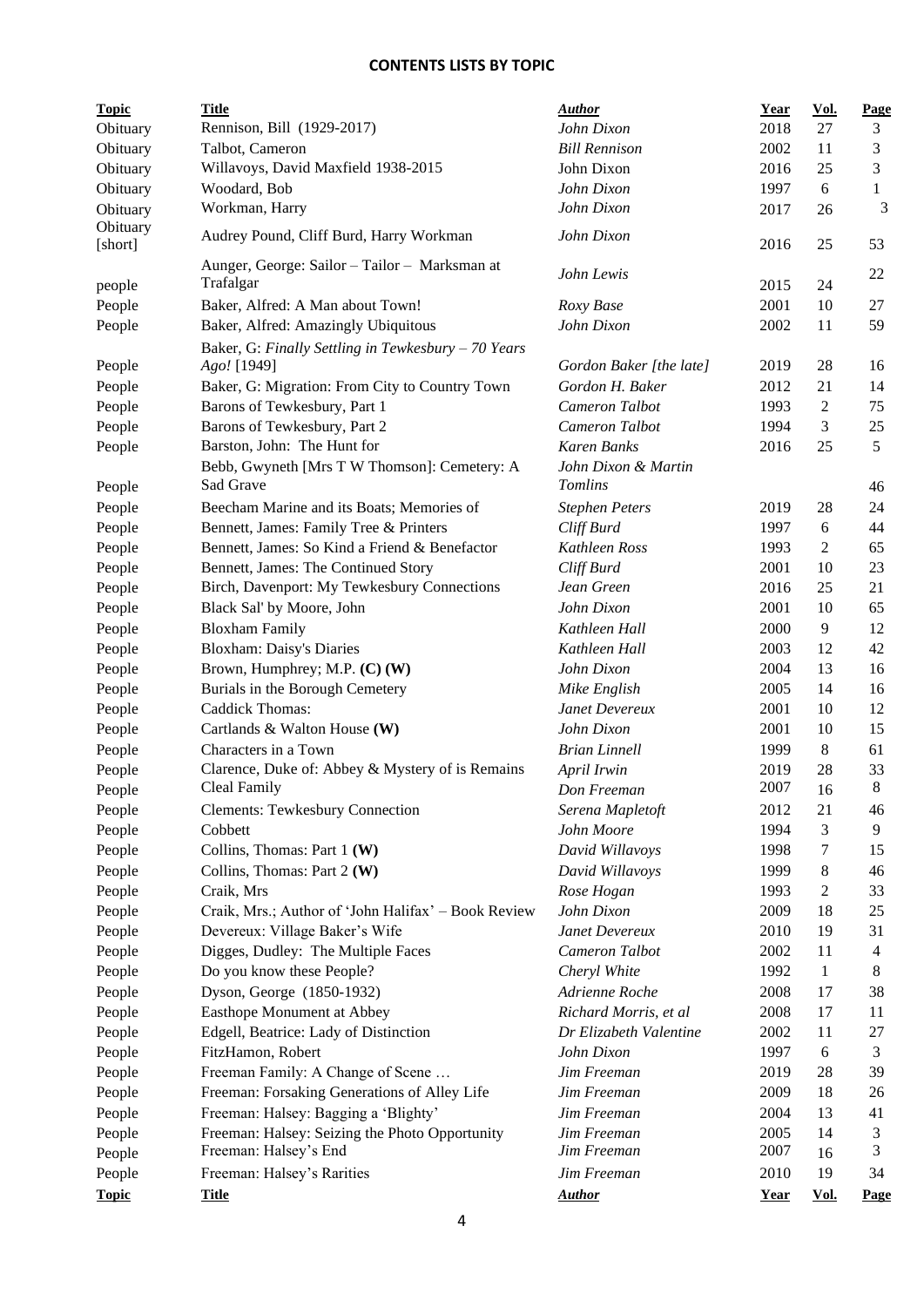| People       | Freeman: Halsey's Remnants                                             | James Freeman                | 2008        | 17             | 3              |
|--------------|------------------------------------------------------------------------|------------------------------|-------------|----------------|----------------|
| People       | Freeman: Halsey's Great War                                            | Jim Freeman                  | 2002        | 11             | 12             |
| People       | Freeman: Halsey's Lost War Records                                     | Jim Freeman                  | 2003        | 12             | 37             |
| People       | Freeman: Ideal for Living                                              | Jim & Derek Freeman          | 2018        | 27             | 40             |
| People       | Freeman: Lizzie's Absolute Loyalty                                     | Jim Freeman                  | 2013        | 22             | 39             |
| People       | Freeman: Neville Halsey's Post-War Preoccupations                      | James Freeman                | 2011        | 20             | 35             |
| People       | Freeman: Unlocking the Secrets Miscellany                              | Jim Freeman                  | 2016        | 25             | 26             |
| People       | Freemen: Tewkesbury's Early                                            | Cameron Talbot               | 1996        | 5              | 49             |
| People       | Gage of the Gates                                                      | John Dixon et alia           | 2010        | 19             | 38             |
| People       | <b>Geast Giles Charity Account Book</b>                                | Dan Beaver                   | 2016        | 25             | $\tau$         |
| People       | Gray, William Harrison [J]                                             | John Dixon                   | 2008        | 17             | $20\,$         |
| People       | Greaves: Gathering Clues from Margot's<br><b>Extraordinary Objects</b> | Jim Freeman                  | 2015        | 24             | 56             |
| People       | Greaves: Power Games &  Margot's Identity                              | Jim Freeman                  | 2012        | 21             | 38             |
|              | Hickes, Margaret - A Reformation Female                                |                              |             |                |                |
| People       | Philanthropist                                                         | Christine Warwick            | 2022        | 31             | 8              |
| People       | Higginson, Dr. Joseph; 1790-1848                                       | Jennifer Sherwood            | 2005        | 14             | 37             |
| People       | Hitch, Samuel; M.D.                                                    | Ian Hollingsbee              | 2004        | 13             | 33             |
| People       | Holland Tragedy OF Thomas 's Daughter                                  | Mike Everley                 | 2011        | 20             | 9              |
| People       | Holland, Thomas (1826-1907)                                            | Mike Everley                 | 2008        | 17             | 6              |
| People       | Holland, William: Mariner                                              | Mike Everley                 | 2013        | 22             | 23             |
| People       | Jenner - Doctor, Poet, Potterer                                        | John Moore                   | 1993        | $\overline{2}$ | 5              |
| People       | Jew of Tewkesbury (J)                                                  | <b>Richard Sermon</b>        | 2006        | 15             | 54             |
| People       | Kell J.H.: American Architect in Tewkesbury                            | James Carroll Kell           | 2015        | 24             | $50\,$         |
| People       | King H: Ironmonger Redoubtable Victorian (W)                           | J. King                      | 2019        | 28             | 3              |
| People       | Kirby, Bertie: "Once Errand Boy - Now MP"                              | John Dixon                   | 2012        | 21             | 42             |
| People       | Lewis, J.B. a missing portrait Part II (W)                             | Joanne Raywood               | 2021        | 30             | 14             |
| People       | Lewis, J.B. a missing portrait Partt I (W)                             | Joanne Raywood               | 2020        | 29             | $\overline{4}$ |
| People       | Living with Grandparents                                               | Anita Redman                 | 1992        | $\mathbf{1}$   | 41             |
| People       | Lords of Tewkesbury, Part 1                                            | Cynthia Brown                | 1998        | 7              | $\overline{4}$ |
| People       | Lords of Tewkesbury, Part 2                                            | Cynthia Brown                | 1999        | 8              | 56             |
| People       | Lords of Tewkesbury, Part 3                                            | Cynthia Brown                | 2000        | 9              | 40             |
| People       | McIquham, Harriet                                                      | Jenny Slack                  | 2006        | 15             | 18             |
| People       | Memories of Tewkesbury by a Resident                                   | Mrs N K Jones                | 1998        | $\tau$         | $\overline{2}$ |
| People       | Mines Misses: Ladies of Influence                                      | Janet Devereux               | 2011        | 20             | 28             |
| People       | Moore Family 46 High Street Architectural Memory                       | John Dixon                   | 2010        | 19             | 13             |
| People       | Moore, John                                                            | John Shakles                 | 1996        | 5              | 12             |
| People       | Moore, John: 'Black Sal'                                               | John Dixon                   | 2001        | 10             | 65             |
| People       | Nelson: Tewkesbury's Obsession? (W)                                    | John Dixon                   | 2006        | 15             | 11             |
| People       | Old Tewkesbury                                                         | Cliff Burd                   | 2014        | 23             | 45             |
| People       | Osborne, Samuel James: Pioneer in Transport (W)                        | D. & C. Round                | 2005        | 14             | 54             |
| People       | Osborne, Samuel Thomas: the Channel Hero                               | D. & C. Round                | 2003        | 12             | 44             |
| People       | Page, Almer: the Life and Times                                        | David Page                   | 2007        | 16             | 40             |
| People       | Peachey, Alfred William: Tewkesbury Poet                               | Mike Everley                 | 2017        | 26             | 9              |
| People       | Preston, Frederick; a Tailor of Tewkesbury                             | <b>Marion Willavoys</b>      | 2004        | 13             | 36             |
| People       | Price Kezia: no other woman  as beautiful?                             | John Dixon                   | 2009        | 18             | 45             |
| People       | Price, Capt. W. E. $-$ A Corrupt M.P.?                                 | John Dixon                   | 2007        | 16             | 13             |
| People       | Price, Thomas: A Soldier of the Queen                                  | C F Wicken                   | 1996        | 5              | 55             |
| People       | Price: My Father - [Warrior]'s Return                                  | Mike Kean-Price              | 2016        | 25             | 42             |
| People       | Priestley, Raymond: Remembered                                         | Chris Kirby                  | 2003        | 12             | 18             |
| People       | Priestley, Raymond: Tewkesbury's Polar Hero                            | Sue Edlin                    | 2001        | 10             | 42             |
| People       | Priestley, Sir Raymond: Early Days at Tewkesbury                       | <b>Sir Raymond Priestley</b> | 2004        | 13             | 48             |
| People       | Ridley, Nicholas: One of Us (biography Part I)                         | Kevin Willis                 | 2020        | 29             | 18             |
| <b>Topic</b> | <b>Title</b>                                                           | <b>Author</b>                | <b>Year</b> | <u>Vol.</u>    | <b>Page</b>    |
| People       | Ridley, Nicholas: One of Us (biography part II)                        | Kevin Willis                 | 2021        | 30             | 43             |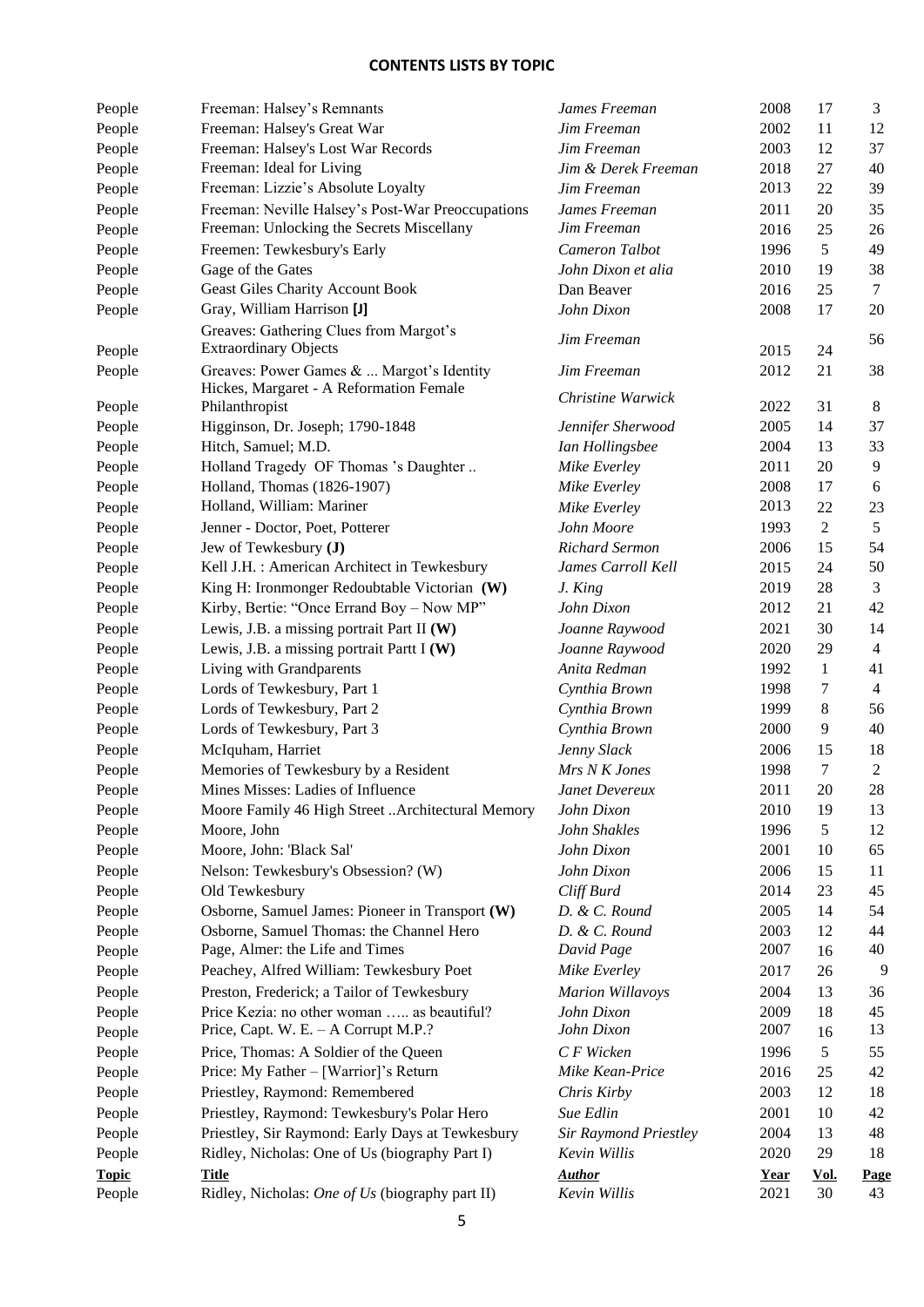| People   | Rogers, John: A Remarkable Centenarian                                                 | David Willavoys                     | 2004         | 13           | 12             |
|----------|----------------------------------------------------------------------------------------|-------------------------------------|--------------|--------------|----------------|
| People   | Rudge, Edmund: A Singular Character                                                    | C F Wicken                          | 1994         | 3            | 48             |
| People   | Sandilands, William: Continuing Mystery                                                | Sam Eedle                           | 2006         | 15           | $\overline{4}$ |
| People   | Sandilands, William: Trafalgar's Tewkesburian (J1)                                     | Sam Eedle                           | 2005         | 14           | $8\,$          |
| People   | Shakespeare Hart: From Stratford to Tewkesbury                                         | John Harris                         | 2013         | 22           | 18             |
| People   | Shepherd's Daughter                                                                    | Margaret Hobson                     | 1997         | 6            | $\tau$         |
| People   | Struthers, William Henderson                                                           | Tony Struthers                      | 2016         | 25           | 31             |
| People   | Sybil? Who was she? What was she?<br>Trafalgar: A Tewkesburian at $-$ a Correspondence | Norah Day                           | 1999<br>2013 | 8            | 50             |
| People   | $[1]$                                                                                  | Sam Eedle                           |              | 22           | 29             |
| People   | Trafalgar: MoreTewkesburians                                                           | Sam Eedle                           | 2006         | 15           | 8              |
| People   | Turner, Cecil James - Scoutmaster, 1910-1930                                           | J. W. Rennison                      | 2010         | 19           | 40             |
| People   | Turner, Cecil James - Scoutmaster, 1932-1959                                           | Sam Eedle                           | 2010         | 19           | 46             |
| People   | Wathen Dave: Gasman MemoirsReview                                                      | John Dixon                          | 2009         | 18           | 12             |
| People   | Woodhull-Martin, Victoria:                                                             | John Dixon                          | 2001         | 10           | 40             |
|          |                                                                                        |                                     |              |              | 13, 41,        |
| People   | Workman, Harry: Memoirs                                                                |                                     | 2003         | 12           | 65             |
| People   | Yorke, Henry Vincent: the Novelist Henry Green                                         | John Dixon                          | 1992         | $\mathbf{1}$ | 19             |
| People   | Yorke, Mary: A Prodigious Correspondent                                                | Anthea Jones                        | 1993         | 2            | 89             |
| People   | Young, Walter J. 'Sins of the Father'?                                                 | Mike Everley                        | 2016         | 25           | 16             |
| People   | Young, Walter Robert                                                                   | Mike Everley                        | 2015         | 24           | 26             |
|          | Ashchurch: Ann of Cleeve: A Baby Abandoned on                                          |                                     |              |              |                |
| Places   | <b>Station</b>                                                                         | Ray Coggin                          | 2022         | 31           | 3              |
|          | Ashchurch: Impact of Railway on an Agricultural                                        |                                     |              |              |                |
| Places   | Family                                                                                 | Mike Gilmore                        |              |              | 37             |
| Places   | Croome Park: Pic Nic Extraordinary                                                     | <b>Wendy Snarey</b>                 | 2020         | 29           | 49             |
| Places   | Forthampton Court: Visit                                                               | John Dixon                          | 1992         | 1            | 15             |
| Places   | Holm Castle; A history of "Day of the Lords".                                          | April Irwin                         | 2020         | 29           | 25             |
| Places   | Lower Lode Ferry<br>Mitton Chapel and its Environs, A History                          | Cliff Burd<br>R. Sermon & B. Watson | 2001<br>2007 | 10           | 10<br>33       |
| Places   | Northway from $1947 - I$                                                               |                                     |              | 16           |                |
| Places   |                                                                                        | D. & C. Round                       | 2016         | 25           | 45             |
| Places   | Ripple                                                                                 | Jabies Allies<br>John Dixon         | 1994         | 3            | 17             |
| Places   | Swilgate Weir: Historians & Controversy                                                |                                     | 2016         | 25           | 54             |
| Places   | Twyning Parish Council: The Early Years, Part 1                                        | Peter Dixon                         | 1996         | 5            | 14             |
| Places   | Twyning Parish Council : the Early Years, Part 2                                       | Peter Dixon                         | 1997         | 6            | 23             |
| Places   | Twyning's Own D-Day Hero: Edwin J Davis                                                | John Dixon                          | 2005         | 14           | 25             |
| Politics | Chartism in Tewkesbury [J]<br>Chartist: William Morris Moore (1813-1841) (W) &         | Derek Benson                        | 2010         | 19           | 18             |
| Politics | IJ                                                                                     | Derek Benson                        | 2011         | 20           | 3              |
| Politics | <b>Chartists in Staunton</b>                                                           | Karen Walker et al                  | 1994         | 3            | 51             |
| Politics | Elections of John Martin                                                               | Derek Benson                        | 2012         | 21           | 31             |
| Politics | Elite of 1785                                                                          | John Dixon                          | 2000         | 9            | 49             |
| Politics | French Revolution: Ripples in Tewkesbury<br>$[1]$                                      | Derek Benson                        | 2014         | 23           | 6              |
| Politics | Lewis, J.B. Mayor: a missing portrait Partt I [W]                                      | Joanne Raywood                      | 2020         | 29           | $\overline{4}$ |
| Politics | Lewis, J.B. Mayor: a missing portrait Partt I [W]                                      | Joanne Raywood                      | 2021         | 30           | 14             |
| Politics | Moore, John: the day the Nazis came  [Colin Jordan]                                    | John Moore                          | 1992         | $\mathbf{1}$ | 38             |
| Politics | MPs of Tewkesbury                                                                      | Dr Anthea Jones                     | 1996         | 5            | 44             |
| Politics | Ordinances of Borough Council in 1575                                                  | Anthea Jones                        | 1994         | 3            | 20             |
| Politics | Riot: 1714 Coronation Riot (W&J2)                                                      | Derek Benson                        | 2018         | 27           | 31             |
| Politics | Tax Riot, 1805 [J]                                                                     | Derek Benson                        | 2021         | 30           | $\tau$         |
| Politics | Town Hall: a History 'Set In Iron'?                                                    | John Dixon                          | 2021         | 30           | 23             |
| Politics | Women: McIquham, Harriet                                                               | Jenny Slack                         | 2006         | 15           | 18             |
| Politics | Women: Suffrage Activities in Tewkesbury [J]                                           | Derek Benson                        | 2015         | 24           | 43             |
| Poor     | Bread Riot of 1795                                                                     | Derek Benson                        | 2013         | 22           | 30             |
| Poor     | Outdoor Relief in the Tewkes. Union 1836-43                                            | Janet Devereux                      | 1998         | 7            | 48             |
|          |                                                                                        |                                     |              |              |                |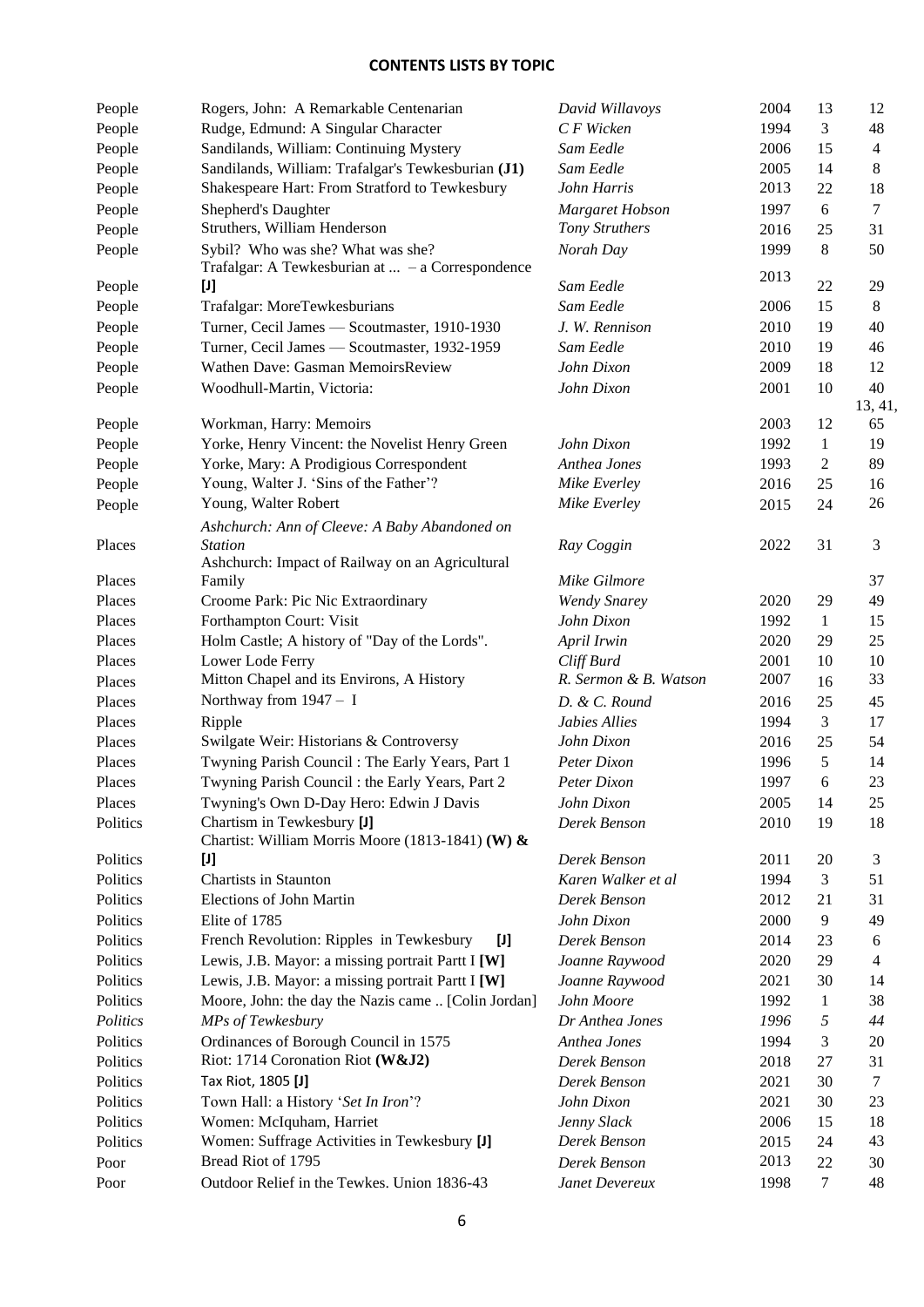| <b>Topic</b> | <b>Title</b>                                        | <b>Author</b>                | Year | Vol.           | Page          |
|--------------|-----------------------------------------------------|------------------------------|------|----------------|---------------|
| Poor         | Poor Receipts: An Insight into 1785                 | John Dixon                   | 1998 | 7              | 6             |
| Poor         | Public Spirit, Public Order: Part 1                 | Janet Devereux               | 1997 | 6              | 53            |
| Poor         | Public Spirit, Public Order: Part 2:                | Janet Devereux               | 1998 | 7              | 44            |
| Poor         | Unrest (1) 1800-1835                                | Janet Devereux               | 1993 | 2              | 68            |
| Poor         | Unrest (2) 1800-1835: A Mystery Solved              | Janet Devereux               | 1997 | 6              | 21            |
| Poor         | Warren James, Forest Minder and Rioter              | Kenneth Kelsey               | 1994 | 3              | $\mathbf{1}$  |
| Poor         | Workhouse: The Most Harsh and Unkind Friend (W)     | Janet Devereux               | 2000 | 9              | 44            |
|              | Ann of Cleeve: A Baby Abandoned on Ashchurch        |                              |      |                |               |
| Railways     | <b>Station</b>                                      | Ray Coggin                   | 2022 | 31             | 3             |
| Railways     | Branch History, 1830-1845                           | Nigel Druce                  | 2000 | 9              | 24            |
| Railways     | Horses and Trains - Tewkes. & Ashchurch, 1913-45    | Janet Devereux               | 2009 | 18             | 13            |
| Railways     | Impact on an Ashchurch Agricultural Family          | Mike Gilmore                 |      |                | 37            |
|              | Last Passenger Rail Service to Tewkesbury Station,  |                              |      |                |               |
| Railways     | 1961 (W/J1)                                         | Sam Eedle                    | 2009 | 18             | 15            |
| Railways     | Life on the Railway during WWII                     | Kathleen Hall                | 1997 | 6              | 33            |
| Railways     | Station High Street: First - and Forgotten (W/J)    | John Dixon                   | 2003 | 12             | 27            |
| Railways     | Train -spotting 1950s: "Hooked"                     | Clifford T. Day              | 2014 | 23             | 57            |
| Railways     | Workers on the Branch Line in late 19th C           | John Dixon                   | 1993 | $\mathfrak{2}$ | 20            |
| Railways     | Workers: 'End of the Line'?                         | Mike Everley                 | 2012 | 21             | 3             |
| Religion     | <b>Baptist Church in Tewkesbury</b>                 | Jonathan Smalley             | 2009 | 18             | 39            |
| Religion     | Baptist Sunday School (WB)                          | Katie Horner                 | 1997 | 6              | 26            |
| Religion     | Christadelphians: A History                         | Mike Page                    | 2008 | 17             | 35            |
| Religion     | Methodist Church: Angels in the Apse                | David Willavoys              | 2002 | 11             | 63            |
| Religion     | Oxford Movement in Gloucestershire (W)              | John Dixon                   | 1997 | 6              | 35            |
| Religion     | Reformation Female Philanthropist: Margaret Hickes  | Christine Warwick            | 2022 | 31             | 8             |
| Religion     | Synagogue, Locating Tewkesbury's Medieval           | R. Sermon & S. Spry          | 2007 | 16             | 30            |
|              | Elizabethan Ships and Merchants Associated with     |                              |      |                |               |
| Rivers       | Tewkesbury [J]                                      | Peter R. Raggatt             | 2015 | 24             | $\mathfrak s$ |
| Rivers       | Riverside Walk Scheme 1949-55                       | John Dixon                   | 2011 | 20             | 16            |
| Rivers       | Severn: Canalisation                                | Colin Wicken                 | 1993 | $\mathfrak{2}$ | 102           |
| Rivers       | Tewkesbury Rivers                                   | Cheryl White                 | 1992 | 1              | 28            |
| Rivers       | Trade on the Severn 1565-1765                       | Dr Malcolm Wanklyn           | 1995 | $\overline{4}$ | 3             |
| Roads        | Ways and Means                                      | Cynthia Brown                | 1997 | 6              | 11            |
| Romans       | Roman Tewkesbury                                    | <b>Benedict Sayers</b>       | 2013 | 22             | 3             |
| Scouts       | Cecil James Turner - Scoutmaster, 1932-1959         | Sam Eedle                    | 2010 | 19             | 46            |
| Services     | Libraries                                           | C F Wicken                   | 1995 | $\overline{4}$ | 41            |
| Services     | Post Office: A Short History of the Tewkesbury      | Norah Day                    | 1993 | 2              | 71            |
| Services     | Street Lights: Lighten our Darkness                 | Cliff Burd                   | 1998 | $\overline{7}$ | 27            |
| Slavery      | Tewkesbury and the Abolition of the Trade (WB)      | Coralie Merchant             | 2001 | 10             | 45            |
|              | Photos, Colorizing: Different Colours for Family    |                              |      |                |               |
| Social       | <i>History</i>                                      | Freeman, Marie, James & Karl |      |                | 31            |
|              | 'Up and Doing': Story of the Vicker Family, 1923 to |                              |      |                |               |
| Society      | 1955                                                | <b>Beverly Mayle</b>         | 2014 | 23             | 51            |
| Society      | A History of THS Bulletins: Colour Photographs      |                              | 2011 | 20             | 26            |
|              | Baby Abandoned on Ashchurch Station [Ann of         |                              |      |                |               |
| Society      | Cleeve]                                             | Ray Coggin                   | 2022 | 31             | 3             |
|              | Cemetery: A Sad Grave of Gwyneth Bebb [Mrs T W      | John Dixon & Martin          |      |                |               |
| Society      | Thomson]                                            | <b>Tomlins</b>               |      |                | 46            |
| Society      | Culture (Metropolitan) in 18thC                     | Karen Banks                  | 2009 | 18             | 9             |
|              |                                                     |                              |      |                |               |
| Society      | Gentility in $17th$ C [J]                           | Karen Banks                  | 2011 | 20             | 41            |
| Society      | Goodbye to 'Ibid' and all that!                     | Editors                      | 2001 | 10             | 11            |
| Society      | Impact of Railways on an Agricultural Family        | Mike Gilmore                 |      |                | 37            |
|              |                                                     |                              |      |                |               |
| <b>Topic</b> | <b>Title</b>                                        | <b>Author</b>                | Year | Vol.           | Page          |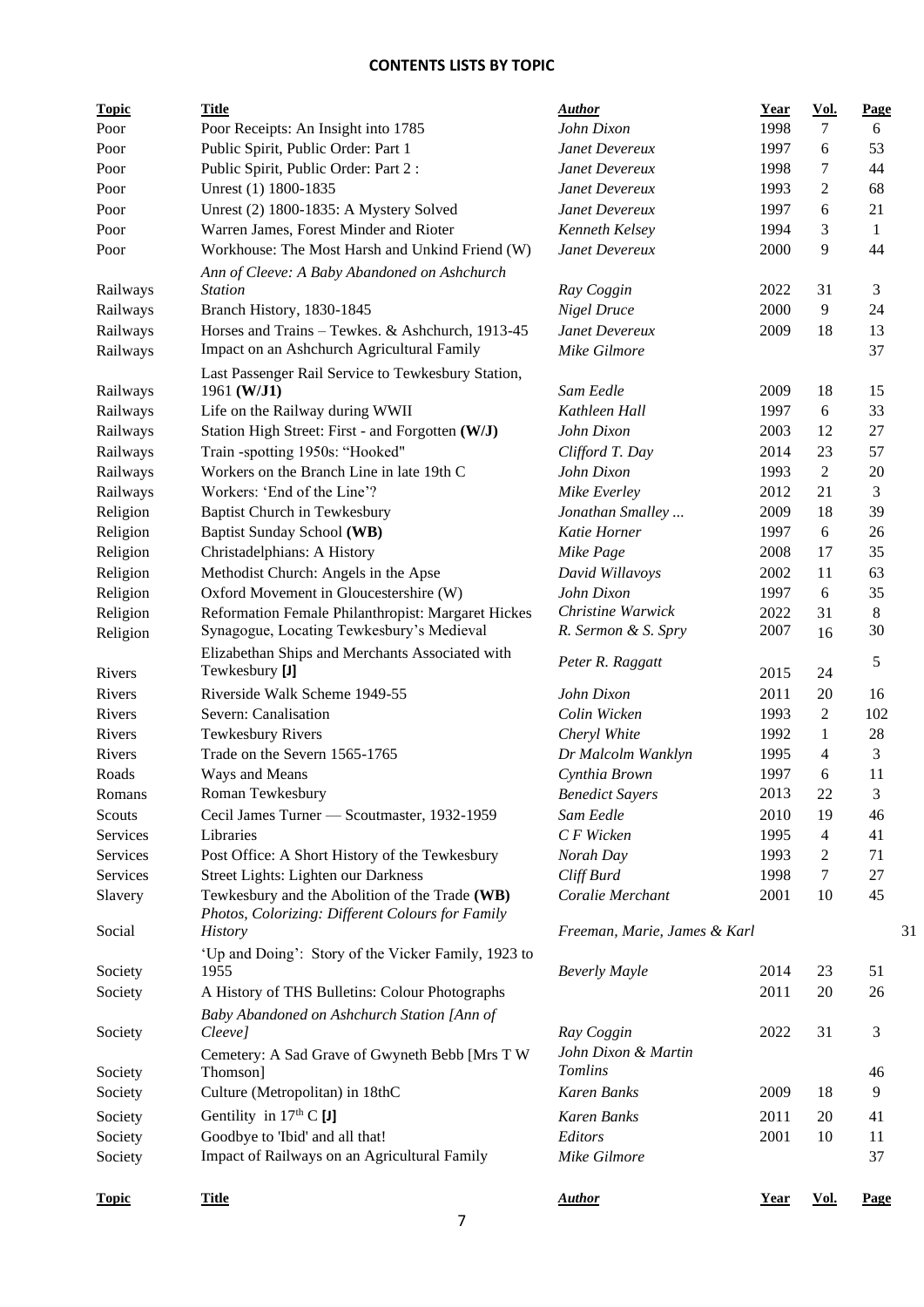|                      | Marriage 17thc: "Not What They Want But What Is                                             |                           | 2013        |                | 15             |
|----------------------|---------------------------------------------------------------------------------------------|---------------------------|-------------|----------------|----------------|
| Society              | Good For Them"                                                                              | Karen Banks               |             | 22             |                |
| Society              | Marriage – 1940s Style - 'Tying the Knot'                                                   | Jim Freeman & April Irwin | 2017        | 26             | 52             |
| Society              | Ownership of Goods and Cultures of Consumption in<br>Ludlow, and Tewkesbury, 1660-1760      | Karen Banks               | 2015        | 24             | 17             |
|                      | Photography - They Left a Lasting Impression                                                |                           |             |                |                |
| Society              | [BALH]                                                                                      | Rosemary Wherrett         | 2015        | 24             | 35             |
| Society              | Rooms and Fashions Changing in 17thC (W)                                                    | Karen Banks               | 2017        | 26             | 6              |
|                      | Wealth and Status amongst Early Modern Yeomen                                               |                           |             |                |                |
| Society              | and Husbandmen "Living off the Fat of the Land"?                                            | Karen Banks               | 2014        | 23             | $\mathfrak{Z}$ |
| Society              |                                                                                             |                           |             |                |                |
| [THS]                | 10 Years: Historical Society: a History after                                               | <b>Bill Rennison</b>      | 2001        | 10             | $\overline{4}$ |
| Society              |                                                                                             |                           |             |                |                |
| [THS]                | 30 Years Young!                                                                             | John Dixon                | 2021        | 30             | 3              |
| Sport                | Cricket Club                                                                                | Cliff Burd                | 1995        | $\overline{4}$ | 10             |
| Sport                | Horse Races on the Ham [J]                                                                  | Derek Benson              | 2005        | 14             | 19             |
| Tokens               | Cast Lead Tokens of Evesham Abbey                                                           | W F Camp                  | 1996        | 5              | $\overline{7}$ |
| Tokens               | <b>Review of Trade Tokens</b>                                                               | <b>Bill Camp</b>          | 1995        | $\overline{4}$ | 25             |
| Tokens<br>War-1471-  | Token Issuers (1649-72)                                                                     | <b>Bill Camp</b>          | 2001        | 10             | 52             |
| Roses                | Romancing the Middle Ages                                                                   | <b>Steve Goodchild</b>    | 1996        | 5              | 53             |
| War-1471-            | Tewkesbury, Battle of: Review: S. Goodchild Book                                            |                           |             |                |                |
| Roses                | 05                                                                                          | John Dixon & Sam Eedle    | 2006        | 15             | 62             |
| War-1471-            |                                                                                             |                           |             |                |                |
| Roses                | Tewkesbury, Battle of: A Fresh Look                                                         | Norah Day                 | 1994        | 3              | 11             |
| War-1471-            |                                                                                             |                           |             |                |                |
| Roses<br>War-1471-   | Tewkesbury, Battle of: Leland and the Site                                                  | Anthea Jones              | 1993        | 2              | $\mathbf{1}$   |
| Roses                | Tewkesbury, Battle: European context                                                        | <b>Steve Goodchild</b>    | 2020        | 29             | 12             |
| War-1471-            |                                                                                             |                           |             |                |                |
| Roses                | What Really did Happen ?                                                                    | <b>Adrian Fray</b>        | 2001        | 10             | 59             |
| War-1642             |                                                                                             |                           |             |                |                |
| Civil                | Tewkesbury and the English Civil War                                                        | Peter E Bloomfield        | 1993        | 2              | 43             |
| War-1815             |                                                                                             |                           |             | $\overline{2}$ | 79             |
| Napoleon             | Gloster Regiments during the Peninsular War<br>Trafalgar: Aunger, George: Sailor - Tailor - | J R Turland               | 1993        |                |                |
| War-1815<br>Napoleon | Marksman                                                                                    | John Lewis                | 2015        | 24             | 22             |
| War-1815             |                                                                                             |                           |             |                |                |
| Napoleon             | Trafalgar: MoreTewkesburians                                                                | Sam Eedle                 | 2006        | 15             | 8              |
| War-1815             |                                                                                             |                           |             |                |                |
| Napoleon             | Trafalgar: Nelson: Tewkesbury's Obsession?                                                  | John Dixon                | 2006        | 15             | 11             |
| War-1815             |                                                                                             |                           |             |                |                |
| Napoleon             | Trafalgar: Sandilands, William 1; Tewkesburian                                              | Sam Eedle                 | 2005        | 14             | $\,8\,$        |
| War-1815<br>Napoleon | Trafalgar: Sandilands, William 2: Continuing Mystery                                        | Sam Eedle                 | 2006        | 15             | $\overline{4}$ |
| War-1914/18          | Baker, Percy; photos: Turning Negative to Positive                                          | Chris Kirby               | 2004        | 13             | 53             |
| War-1914/18          | Bloxham, Heanage: his Disappearance                                                         | Sam Eedle                 | 2003        | 12             | 57             |
| War-1914/18          | Civilian Community in 1917                                                                  | Janet Devereux            | 2005        | 14             | 68             |
| War-1914/18          | Glosters, 13th: From Town Hall to Boar's Head                                               | Sam Eedle                 | 2002        | 11             | 40             |
| War-1914/18          | Glosters, 5th: "'Our' Tommies  Cheerful" [J]                                                | Janet Devereux            | 2003        | 12             | 20             |
| War-1914/18          | Gurney, Harvey & Howells: 3 Gloucestershire Friends                                         | Janet Devereux            | 2004        | 13             | 64             |
| War-1914/18          | Halsey: Bagging a 'Blighty'                                                                 | Jim Freeman               | 2004        | 13             | 41             |
| War-1914/18          | Halsey's Great War                                                                          | Jim Freeman               | 2002        | 11             | 12             |
| War-1914/18          | Halsey's Lost War Records                                                                   | Jim Freeman               | 2003        | 12             | 37             |
| War-1914/18          | Red Cross - Home Front in World War I                                                       | John Dixon                | 2017        | 26             | 21             |
|                      |                                                                                             |                           |             |                |                |
| <b>Topic</b>         | <b>Title</b>                                                                                | <b>Author</b>             | <u>Year</u> | Vol.           | <b>Page</b>    |
| War-1914/18          | Refugee: Teenage Refugee from Belgium                                                       | Clementine De Leender     | 2006        | 15             | 22             |
|                      |                                                                                             |                           |             |                |                |